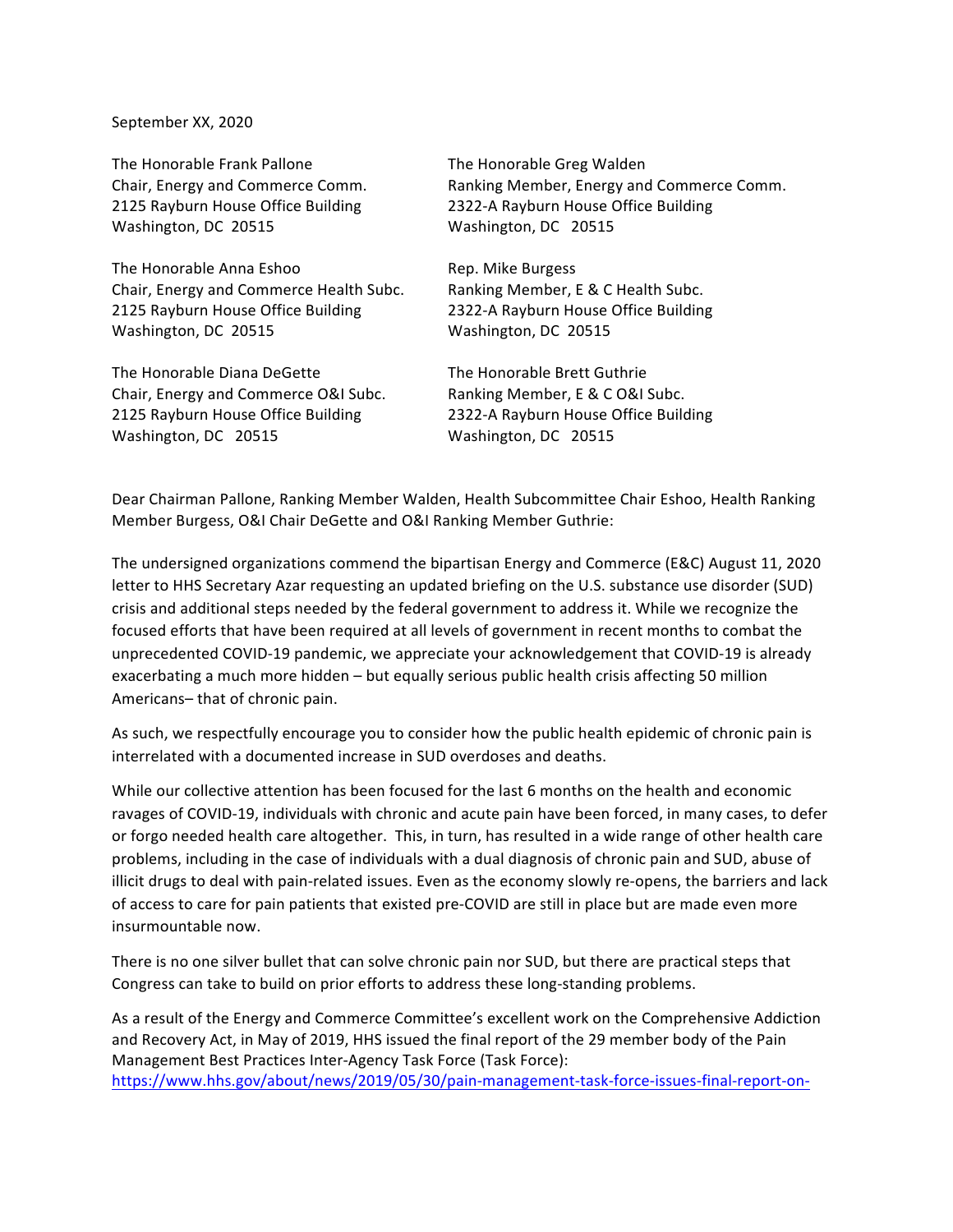best-practices-for-treatment-of-pain.html. The report includes detailed recommendations to improve pain treatment, many of which could be addressed by HHS, but have not been implemented to date.

One of the overriding key issues noted throughout the report is the need for individualized, multi-modal pain treatment, as well as coverage of a plethora of non-pharmacological treatments including complementary and integrative health practices such as massage therapy, restorative therapies such as therapeutic exercise, innovative medical devices such as neuromodulation and behavioral health approaches such as cognitive behavioral therapy. In support of the report, the American Society for Pain Management Nursing said, "To best achieve maximum pain management with minimum potential adverse effects of opioid use, a multidisciplinary, multimodal approach should be used".

The report has been widely hailed and endorsed by over 160 national healthcare organizations and its recommendations have the dual benefits of enhancing pain treatment while mitigating the potential for substance abuse. Notably, the American Medical Association said "It will not only improve pain care for America's patients, but also help end the nation's opioid epidemic" and called the report a "roadmap for future policy."

On August 31, 2020, the U.S. Pain Foundation released a comprehensive report on a 57-question survey of pain patients to better understand the real-life barriers patients face in accessing pain care. (https://uspainawarenessmonth.com/wp-content/uploads/2020/09/Barriers-to-care-survey-report.pdf) The results were strikingly clear: our healthcare system from insurance policies to clinician recommendations do not support the multidisciplinary, comprehensive approach that clinical experts agree is best practice in pain management. Although patients want and need a diverse range of treatment options, they often confront numerous obstacles in accessing such pain care.

To continue the progress begun with passage of the CARA, CURES and SUPPORT Acts, and to ensure that we do not continue to lose ground on the substance use, overdose and chronic pain crises while waging war on COVID, we respectfully urge the E&C Committee to:

- Convene hearing(s) on the recommendations of the HHS Pain Management Best Practices Inter-Agency Task Force.
- Take steps to transform pain treatment by ensuring that HHS implements the Task Force recommendations within its purview, and drafting legislation where needed to implement Task Force recommendations.
- Require HHS and relevant agencies to update federal policies and educational materials to include multidisciplinary pain management and the Task Force's Pain Management Toolkit as best practices to treat acute and chronic pain.
- Direct HHS to conduct a public awareness and educational campaign to inform Americans about the differences between acute and chronic pain and the wide range of evidence-based nonopioid treatment options included in the Task Force report such as massage therapy, therapeutic exercise, innovative medical devices and behavioral therapy
- Direct HHS to widely disseminate the Task Force report and key findings to state public health departments, licensing boards and medical societies throughout the country.
- Commission a GAO report to assess CMS coverage of non-opioid therapies and compliance with pain management best practices.